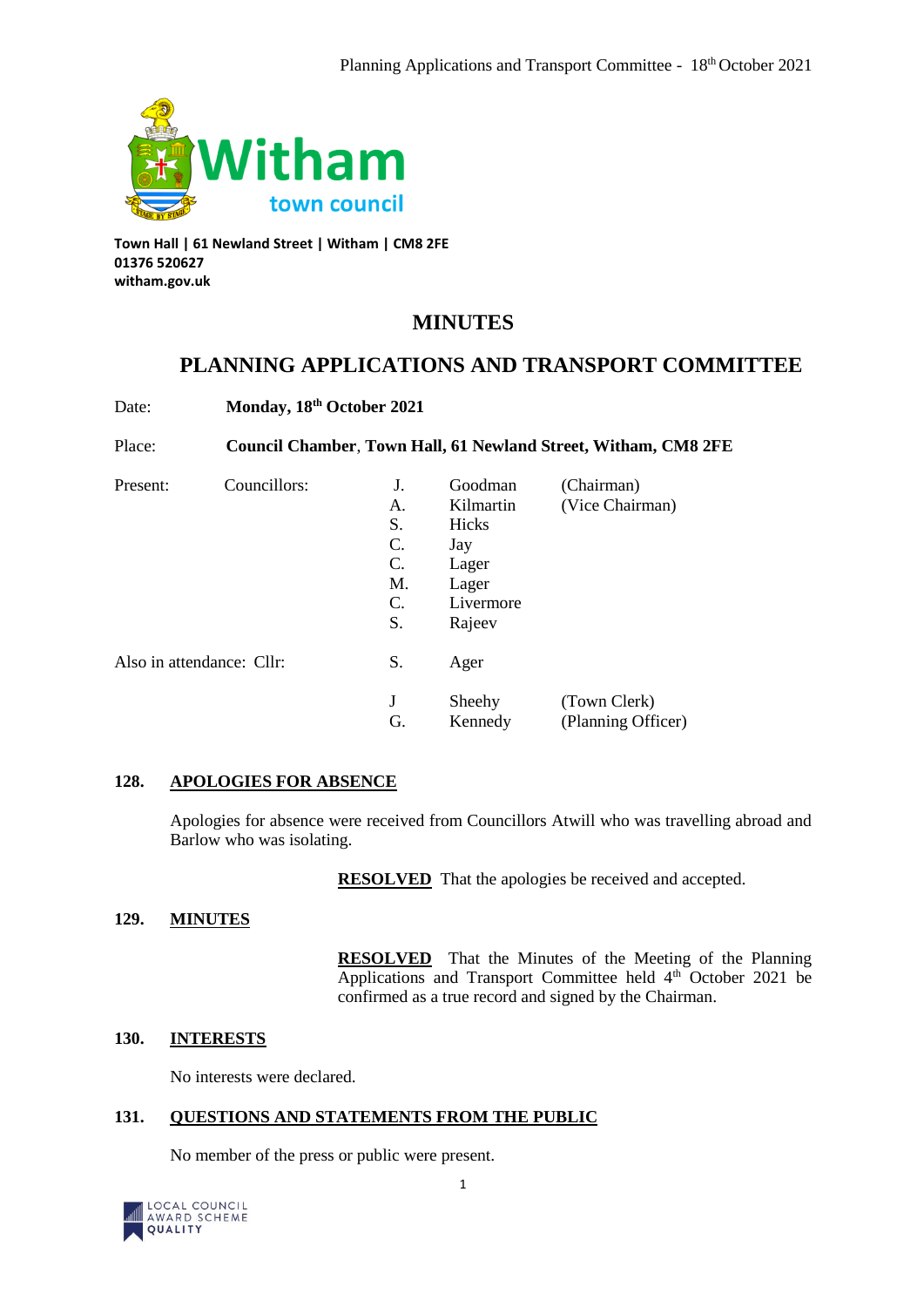## **132. PLANNING OFFICER'S REPORT**

The Planning Officer explained that the developers of Gershwin Park would be attending the next Meeting on 1<sup>st</sup> November 2021 at 6 p.m.

She explained that at the Town Council Meeting it would be reported that following enquiries of Essex County Council the Arboricultural Consultant had been contracted to carry out inspections on behalf of Braintree District Council but an assurance was given that they do not determine the tree applications.

A letter had been received from Braintree District Council regarding the application for Reserved Matters for land adjacent to Lodge Farm which would be considered by the District Council's Planning Committee on 26<sup>th</sup> October 2021. Members were asked to check their diaries to see if they were available to attend the meeting to give representations on behalf of the Town Council.

**RESOLVED** That the information be received and noted.

## **133. PART 1 APPLICATIONS**

| 21/02839/HH         | 58 Honeysuckle Way, Witham<br>Erection of single storey detached garden store                                    |  |  |  |
|---------------------|------------------------------------------------------------------------------------------------------------------|--|--|--|
|                     | <b>NO OBJECTION</b>                                                                                              |  |  |  |
| 21/02867/HH         | 1 Cromwell Way, Witham<br>Single storey side extension                                                           |  |  |  |
|                     | <b>NO OBJECTION</b>                                                                                              |  |  |  |
| 21/02431/ADV        | Roundabout at Gershwin Boulevard, Maltings Lane,<br>Witham<br>2 no. non-illuminated roundabout sponsorship signs |  |  |  |
| <b>NO OBJECTION</b> |                                                                                                                  |  |  |  |
| 21/02430/ADV        | Roundabout north of Mayland House, The Grove,<br>Witham<br>2no. non-illuminated roundabout sponsorship signs     |  |  |  |

## **NO OBJECTION**

#### **134. PART 2 APPLICATIONS**

| 21/02858/FUL | Land to the rear of 47 Hatfield Road, Witham                                                                                                                                                                                                                                                                                                                                                                                                                                          |  |  |  |  |  |
|--------------|---------------------------------------------------------------------------------------------------------------------------------------------------------------------------------------------------------------------------------------------------------------------------------------------------------------------------------------------------------------------------------------------------------------------------------------------------------------------------------------|--|--|--|--|--|
|              | Erection of 1 x 4 bedroom two storey dwelling house and 1 x                                                                                                                                                                                                                                                                                                                                                                                                                           |  |  |  |  |  |
|              | 2 bedroom single storey bungalow, formation of new<br>driveway and associated landscaping                                                                                                                                                                                                                                                                                                                                                                                             |  |  |  |  |  |
|              | $\mathbf{1} \cdot \mathbf{1} \cdot \mathbf{1} \cdot \mathbf{1} \cdot \mathbf{1} \cdot \mathbf{1} \cdot \mathbf{1} \cdot \mathbf{1} \cdot \mathbf{1} \cdot \mathbf{1} \cdot \mathbf{1} \cdot \mathbf{1} \cdot \mathbf{1} \cdot \mathbf{1} \cdot \mathbf{1} \cdot \mathbf{1} \cdot \mathbf{1} \cdot \mathbf{1} \cdot \mathbf{1} \cdot \mathbf{1} \cdot \mathbf{1} \cdot \mathbf{1} \cdot \mathbf{1} \cdot \mathbf{1} \cdot \mathbf{1} \cdot \mathbf{1} \cdot \mathbf{1} \cdot \mathbf{$ |  |  |  |  |  |

Members recognised that there had been a precedent for development behind houses in Hatfield Road but the drive width would be insufficient to allow access by the Fire Brigade.

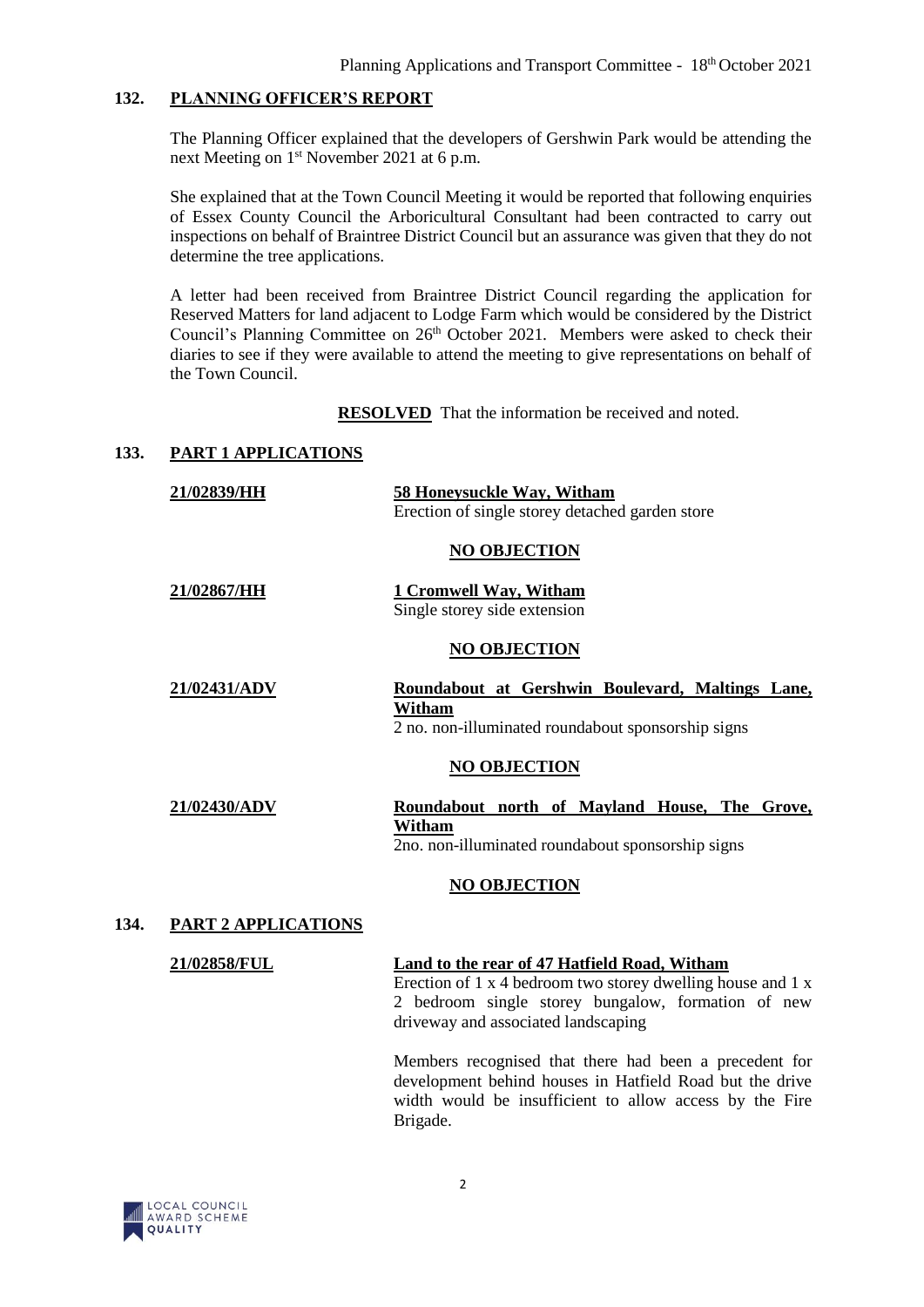**RECOMMEND REFUSAL** on the grounds that the plans cannot comply with current Building Regulations in relation to access for fire appliances and impact on neighbouring amenity.

#### **21/03013/HH 4 Elgar Drive, Witham** First floor rear extension

Members recognised that the Juliet balcony gave potential for overlooking.

> **NO OBJECTION** subject to no representations from neighbours.

**21/02626/FUL & F Byford & Son, 90 -92 Newland Street, Witham 21/02627/LBC** Alteration and conversion of retail shop (Class E(a)) with ancillary offices and store to  $2 \times E(a)$  retail units to the ground floor and 3 x 1 bedroom and 3 x 2 bedroom residential flats. Demolition of existing outbuilding and erection of a single storey bungalow to the rear

> Members were divided as to whether parking should be available for flats in the town centre but on balance considered that residents would expect to have parking available and would therefore cause a nuisance to adjacent neighbours in Lawn Chase.

> > **RECOMMEND REFUSAL** on the grounds that there was no parking provision in line with Essex Parking Standards and potential therefore of loss of amenity to neighbouring residents of Lawn Chase.

## **135. DECISIONS**

The decisions on Planning Applications pertaining to Witham were received.

**RESOLVED** That the decisions be received and noted.

## **136. NOTICE OF APPEAL – 21/01307/HH – 31 ARMOND ROAD, WITHAM**

Members agreed that a letter in support of the District Council's decision to refuse the above planning application should be sent to the Planning Inspector.

> **RESOLVED** That a letter in support of the District Council's decision be sent to the Planning Inspector.

## **137. NOTICE OF APPEAL – 21/00325/HH – 3 BLUNTS HALL DRIVE, WITHAM**

Members agreed that a letter in support of the District Council's decision to refuse the above planning application should be sent to the Planning Inspector.

> **RESOLVED** That a letter in support of the District Council's decision be sent to the Planning Inspector.